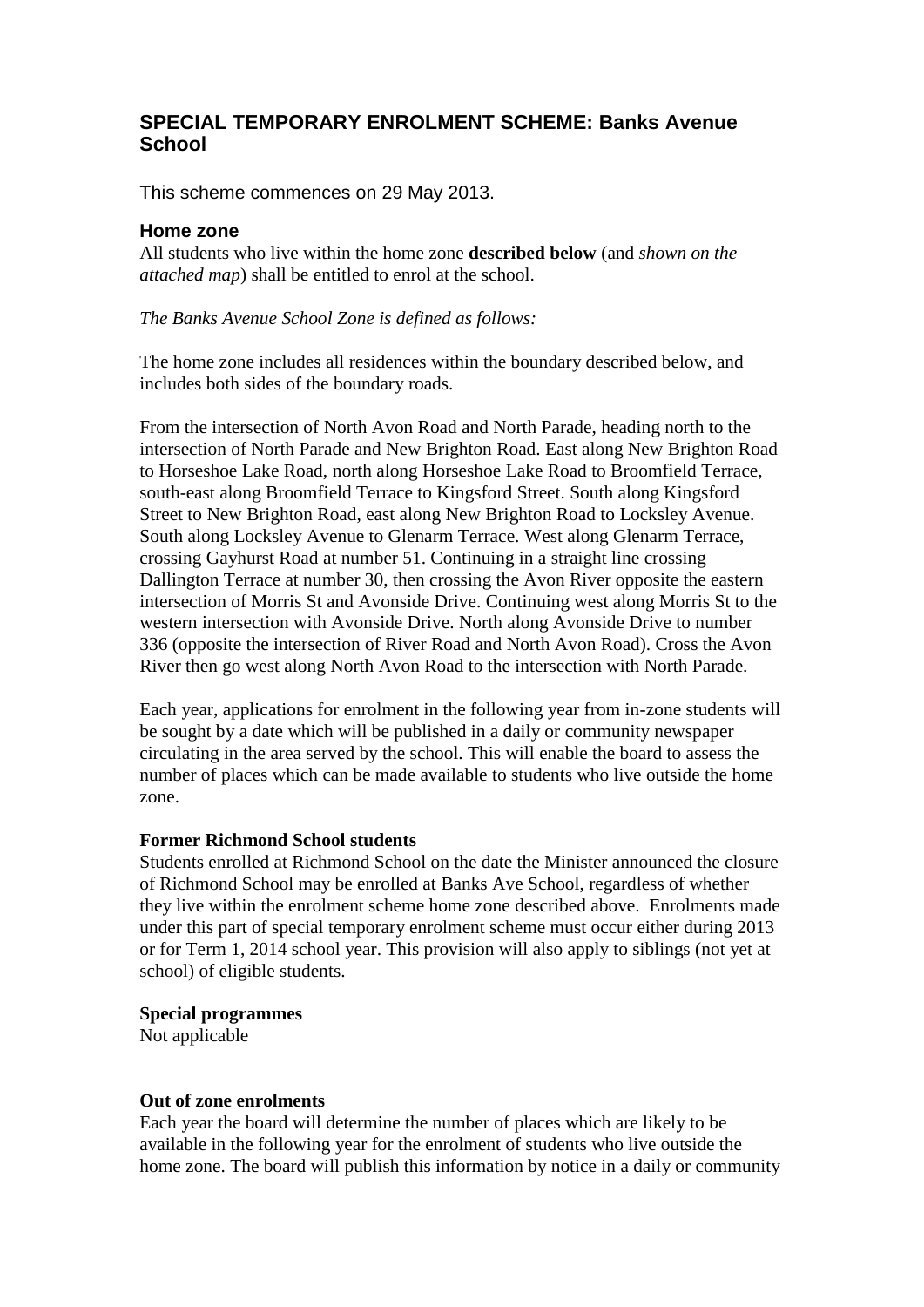newspaper circulating in the area served by the school. The notice will indicate how applications are to be made and will specify a date by which all applications must be received.

Applications for enrolment will be processed in the following order of priority:

- **First priority** This priority category is not applicable at this school because the school does not run a special programme approved by the Secretary.
- $\bullet$ **Second priority** must be given to applicants who are siblings of current students.
- **Third priority** must be given to applicants who are siblings of former students.
- **Fourth priority** must be given to any applicant who is a child of a former student of

the school.

• Fifth priority must be given to any applicant who is either a child of an employee of

the board of the school or a child of a member of the board of the school.

**Sixth priority** must be given to all other applicants.  $\bullet$ 

If there are more applicants in the second, third, fourth, or fifth priority groups than there are places available, selection within the priority group will be by a ballot conducted in accordance with instructions issued by the Secretary under Section 11G(1) of the Education Act 1989. Parents will be informed of the date of any ballot by notice in a daily or community

newspaper circulating in the area served by the school.

Applicants seeking second or third priority status may be required to give proof of a sibling relationship.